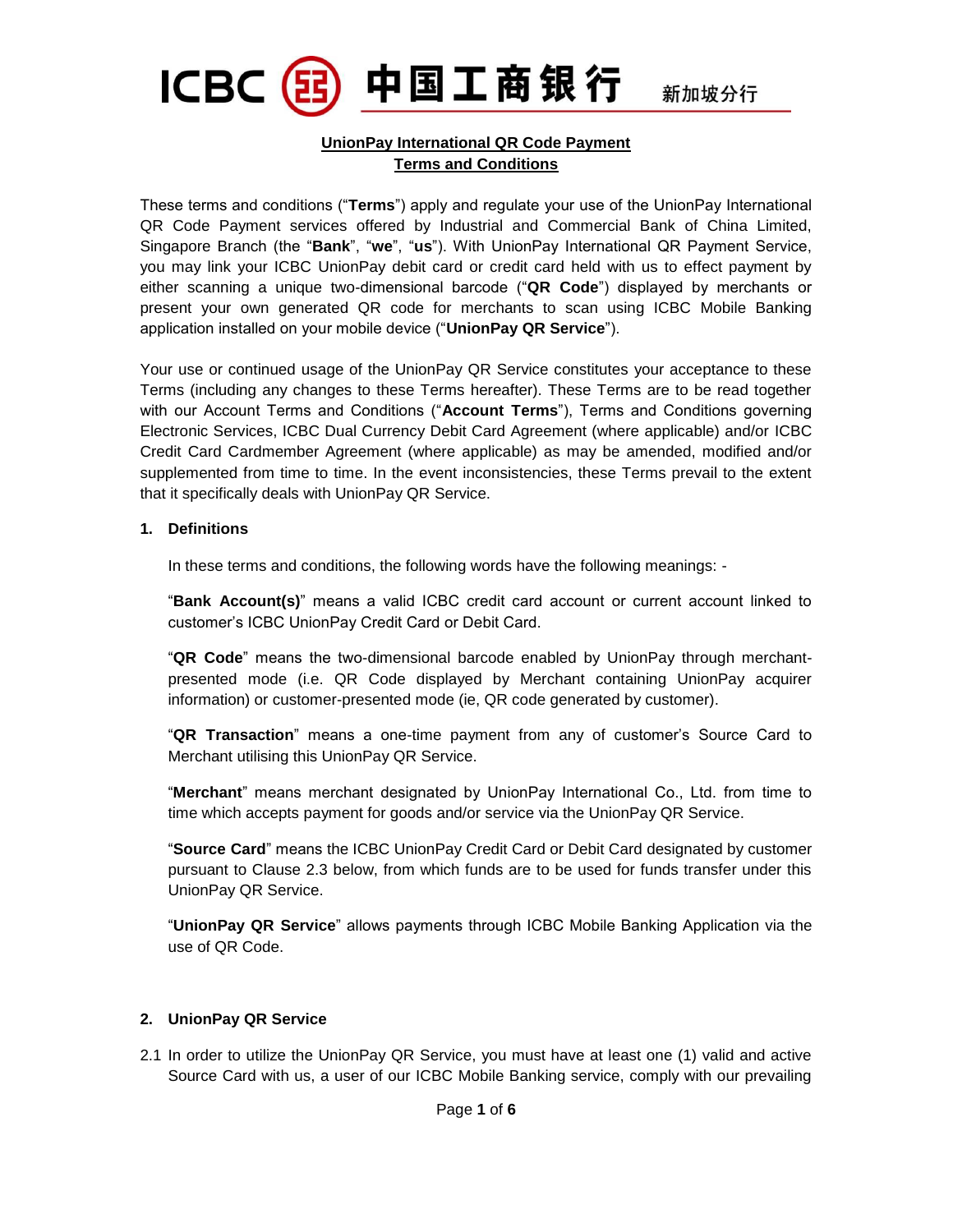

guidelines, policies and procedures pertaining to UnionPay QR Service issued from time to time and these Terms.

- 2.2 You may register for UnionPay QR Service through channels made available and notified to you from time to time.
- 2.3 To register for UnionPay QR Service, you must provide us with your latest mobile phone number on record with us, choose at least one (1) Source Card for payments via UnionPay QR Service, and enter the OTP SMS code sent to you. You may only execute QR Transaction from the following Source Card:
	- a) ICBC UnionPay Credit Card; or
	- b) ICBC UnionPay Debit Card held in your sole name with us.
- 2.4 Your registration for UnionPay QR Service is subject to our approval ("**Registration**"). Upon our approval of your Registration, you will receive confirmation from us via SMS or any other means we determine reasonable. We may, at our discretion, reject any Registration and we are not obliged to provide you with any reasons for the same.
- 2.5 You must notify us any of any changes to your Registration's details under clause 2.3 immediately.

# **3. QR Transactions**

- 3.1 Total transaction limit for QR Transactions is based on the spending and credit limits on your Source Card. We may prescribe a minimum and/or maximum amount for each QR transaction and the maximum number of QR transactions that you can perform within a day. These are set out in our Frequently Asked Questions, which may be revised periodically at our discretion.
- 3.2 We reserve the right to reject or refuse to accept or process or to cancel any QR Transaction request if the transfer amount falls below the minimum amount or falls above the maximum amount.
- 3.3 UnionPay QR Service can only be used if you allow our ICBC Mobile Banking Application to:
	- a) access the camera function in your mobile device to scan the QR Code; or
	- b) generate the QR Code.

You acknowledge that you will hold the Bank harmless from any losses, liabilities or expenses that are incurred by you as a result of you doing so.

- 3.4 To execute a QR Transaction, you can either:
	- a) scan QR Code provided by Merchant using our ICBC Mobile Banking Application, choose the Source Card for payment (if there are more than one (1) Source Card), enter QR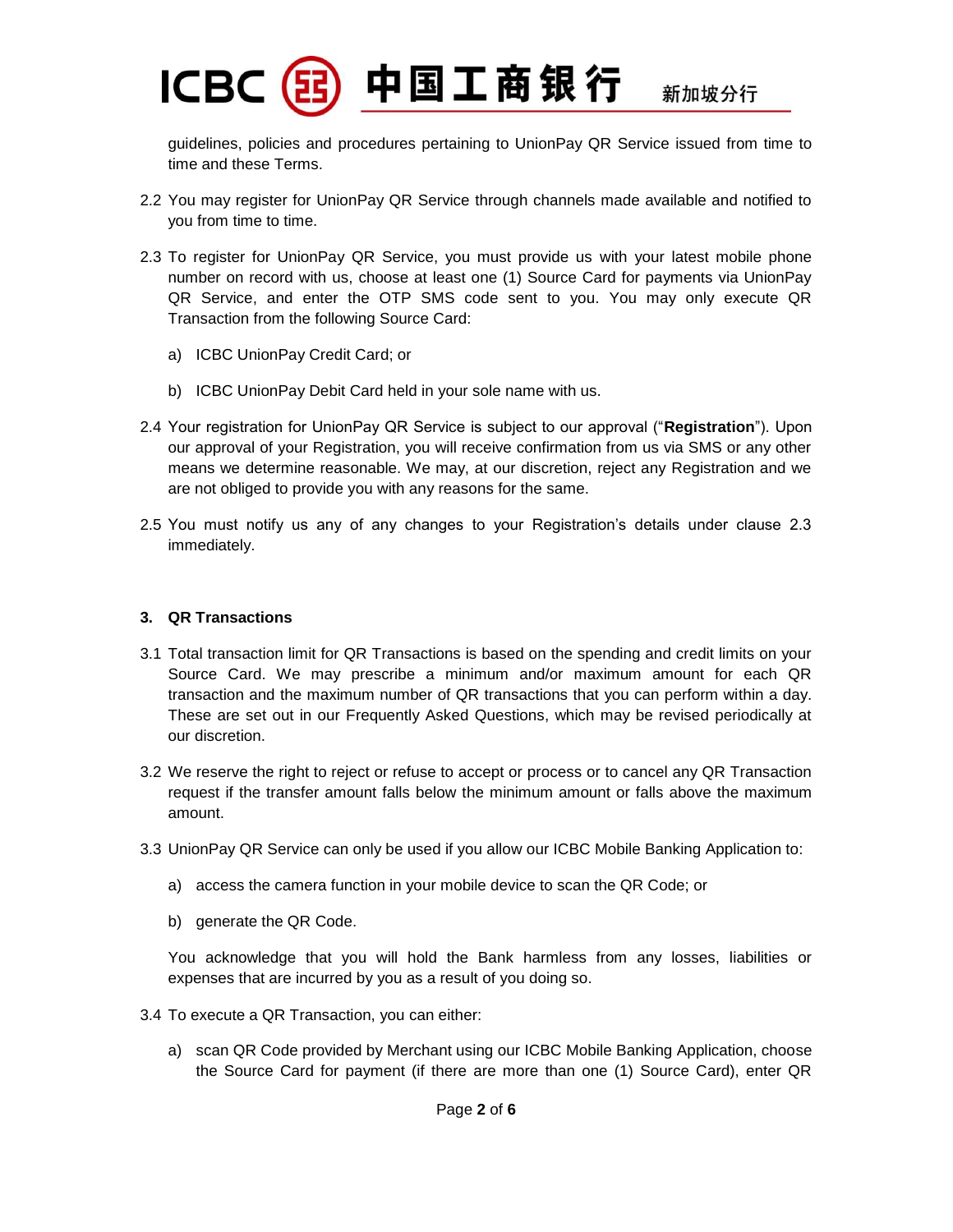

Transaction amount or enter any other information (such as description)(where necessary) and authorize the QR Transaction; or

- b) choose the Source Card and generate QR Code using ICBC Mobile Banking Application for Merchant to scan.
- 3.5 By authorising the QR Transaction, you acknowledge that Source Card will be debited with the QR Transaction amount without you providing your signature, or any PIN/Password.
- 3.6 You are solely responsible for the accuracy and completeness of information provided when making any QR Transactions. If you are in doubt as to whether a Merchant's details or the QR Transaction amount required is correct, it is your responsibility to verify further by making verification checks with the Merchant. We shall not be obliged to validate the accuracy and/or completeness of the Merchant's details.
- 3.7 All QR Transactions made through QR Code using your Source Card shall be binding on you and we shall not be liable to you in any way. For the avoidance of doubt, we are not responsible for any improper or unauthorised use of UnionPay QR Service by you or any other person. You bear all risks arising from this such as the loss of your mobile device or any unauthorised QR Transactions being performed. We shall not be liable for any loss, liabilities or expenses that are incurred by you as a result of your use of the QR Code, or any errors which may occur in any QR Code generated by you or any Merchant or any loss or damage suffered by or claimed against you in connection with your use or generation of any QR Code.
- 3.8 You acknowledge and shall not dispute that any instructions given to the Bank via UnionPay QR Service shall operate as a request and mandate by you to the Bank to act upon your instructions and shall have the same legal effect, validity and enforceability as if the instructions has been given in writing by you.
- 3.9 If your Source Card is a debit card, we may at our absolute discretion, without needing to give any reasons be entitled to refuse to act on any instructions in relation to the QR Transaction if there are insufficient funds in your Bank Account.
- 3.10 Transactions in foreign currency (other than Currencies available on the Source Card) shall be converted to Singapore dollars on the date of conversion based on the prevailing wholesale currency market rates or the government-mandated rate, as shall be determined by UnionPay International Co., Ltd. ("UPI"). The rate used for the conversion may be different from the rate in effect on the date of the transaction due to market fluctuation. All transactions in foreign currency are subject to a charge imposed by UPI, either as a reimbursement charge representing the charge imposed on us or as a direct charge to you.

# **4. Your Responsibility**

4.1 You are responsible for maintaining confidentiality of your ICBC Mobile Banking login information (including but not limited to any username or password and the security of the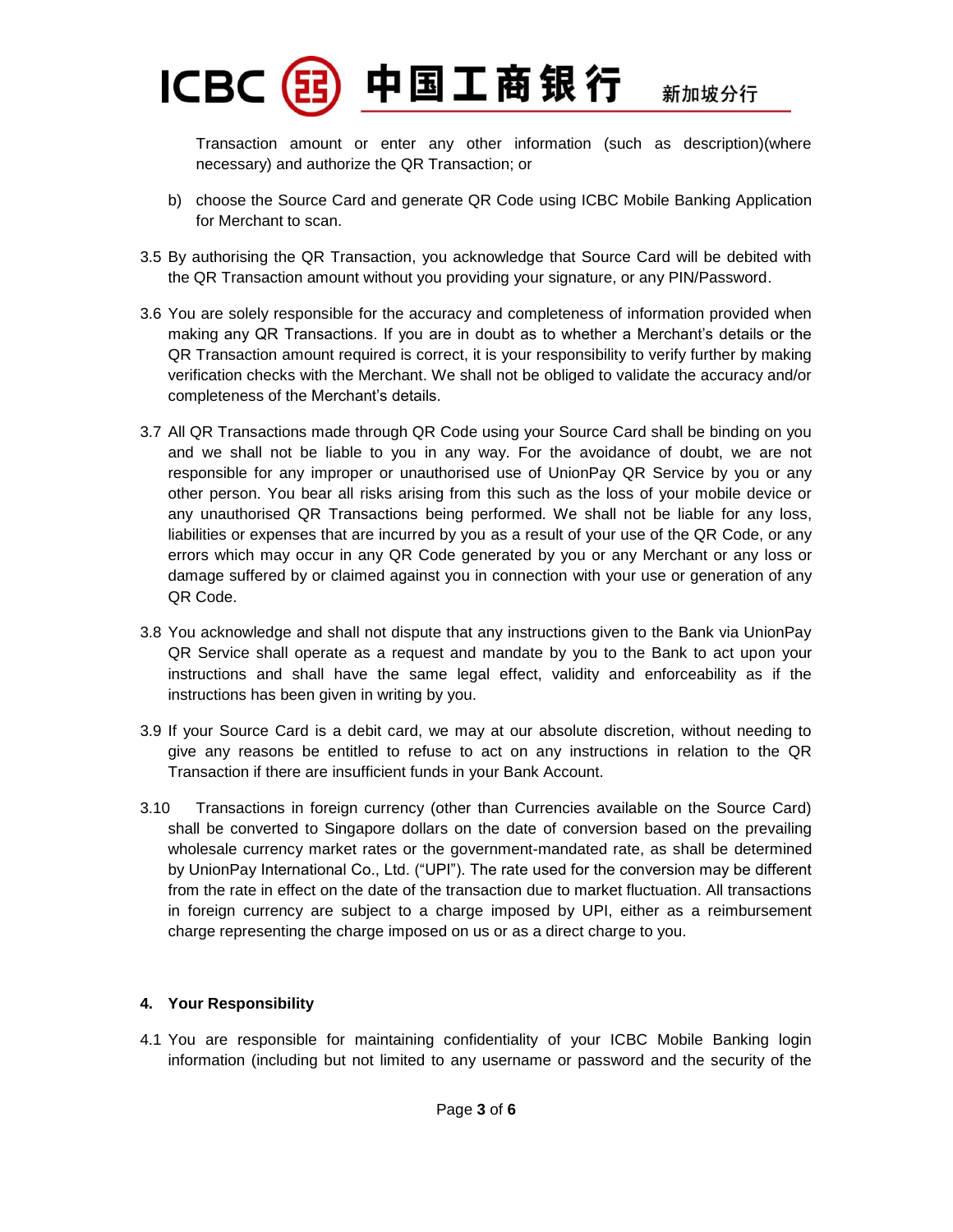

mobile device). You shall also take the following security precautions where reasonably practicable:

- a) exercise all due care and diligence in the custody, care and use of UnionPay QR Service;
- b) never write down, store or record any PIN for accessing ICBC Mobile Banking without properly safeguarding it;
- c) not permit UnionPay QR Service to be used in any unauthorised manner;
- d) notify us immediately of any loss or theft of your mobile device; and
- e) notify us immediately of unauthorised transaction (even if suspected).
- 4.2 Your failure to take any security precautions in relation to the use of ICBC Mobile Banking and/or UnionPay Service as may be recommended by us from time to time shall be at your sole and absolute risk. We shall not be held liable for any loss or damages suffered or incurred by you arising or resulting therefrom.

### **5. Acknowledgement and Agreement**

- 5.1 You agree to receive notifications from us via SMS to your mobile number on record with us in relation to UnionPay QR Service and/or your QR Transactions.
- 5.2 We reserve the right to impose charges or to revise at any time such charges for the use of the UnionPay QR Service upon written notice to you. Such charges or revisions shall take effect from the date stated in the notice. Where you continue to use the UnionPay QR Service after such notification, you shall be deemed to have agreed to and accepted such charges or revisions to such charges.
- 5.3 UnionPay QR Service is provided "as is" and "as available". We expressly exclude any guarantee, representation, warranty, condition, term or undertaking of any kind, whether express or implied, statutory or otherwise, relating to or arising from the access to or use of UnionPay QR Services.
- 5.4 We make no representation or warranty that:
	- a) UnionPay QR Service will meet your requirements;
	- b) UnionPay QR Service will always be available, accessible, function or inter-operate with any network infrastructure, system or such other services as we may offer from time to time; or
	- c) your use of UnionPay QR Service or our processing of any QR Transactions will be uninterrupted, timely, secure or free of any error.
- 5.5 You acknowledge that UnionPay QR Service is operated and provided by UPI to us and other Merchants to enable you to access and use the UnionPay QR Service. As such, the access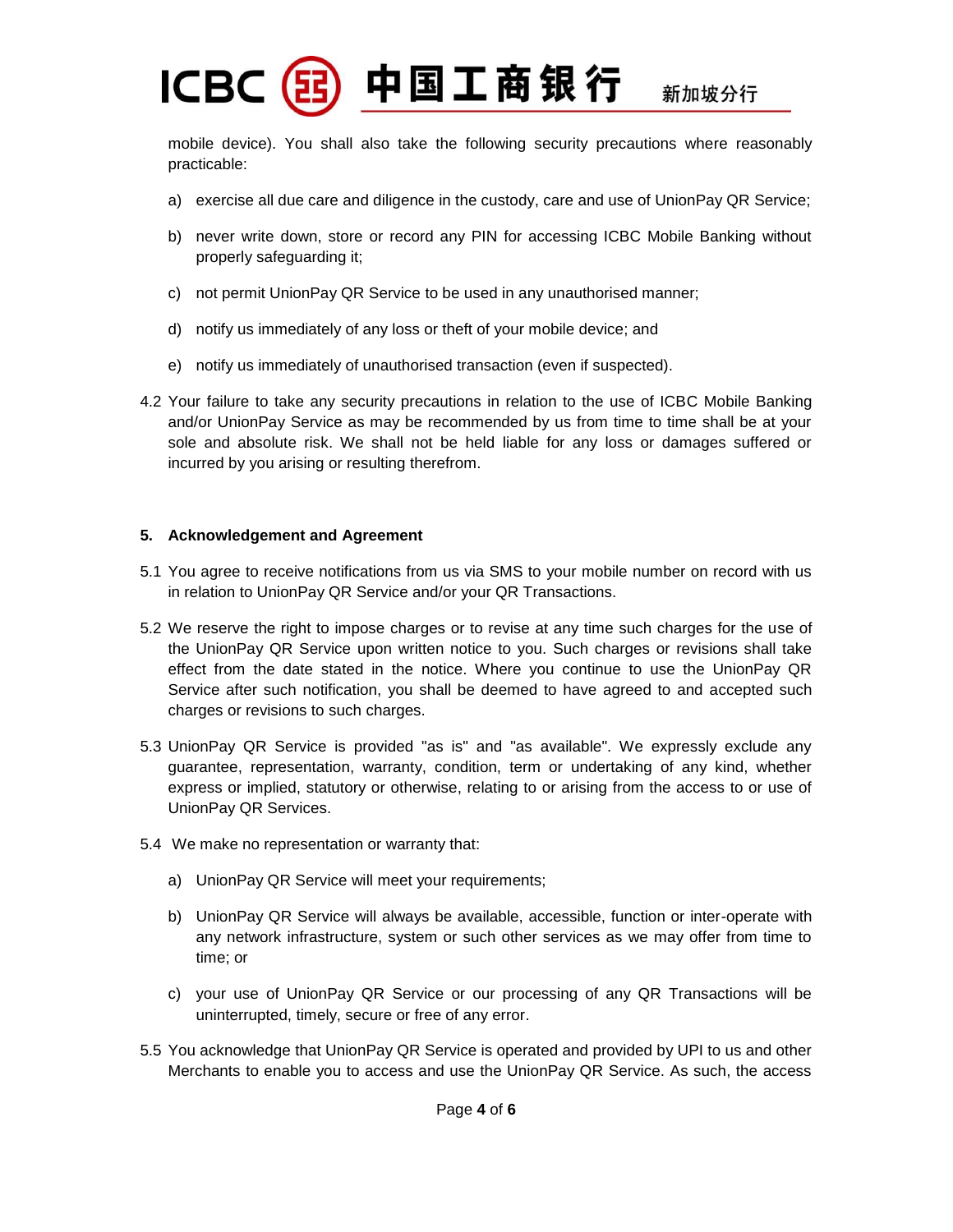

and use of the UnionPay QR Service may be subject to the availability of the services of UPI and Merchants.

- 5.6 You acknowledge and agree that, unless expressly prohibited by mandatory laws, we shall not be liable to you for any and all losses, liabilities, costs, expenses, damages, claims, actions or proceedings of any kind whatsoever (whether direct, indirect or consequential) in respect of any matter of whatever nature and howsoever arising (whether in contract, tort, negligence or otherwise) in connection with:
	- a) the provision by us or your use of the UnionPay QR Service;
	- b) the processing of any QR Transaction;
	- c) any QR Transaction being considered as incomplete, QR Transaction amount is inaccurate, QR Transaction amount was transferred to an unintended recipient, whether or not arising from your negligence, misconduct or breach of any of these Terms (including as a result of inaccurate information being provided by you);
	- d) any failure, refusal, delay or error by any third party or third party system;
	- e) the failure to complete a transaction due to your Bank Account and/or Source Card being closed, frozen or inaccessible;
	- f) UnionPay QR Service not being available such that the it may be suspended due to system upgrades, routine maintenance or any other reason;
	- g) your inability to access UnionPay QR Service due to the delay or failure of the communication network;
	- h) any event which the Bank is unable to control or avoid by the use of reasonable diligence; and/or
	- i) the suspension, termination or discontinuance of UnionPay QR Service.
- 5.7 We are not be liable to you for any indirect, special or consequential loss, damage, costs, expenses or liability suffered or incurred by you or any third party, howsoever caused.
- 5.8 You shall indemnify, defend and hold harmless the Bank and its representatives, affiliates and service providers from and against any consequences, claims, proceedings, actions, losses, damages, costs (including all legal costs on an indemnity basis), liabilities or expenses, whether foreseeable or not, resulting from or arising in connection with any fault, act or omission by you (including but not limited your negligence, misconduct or breach of any of these Terms).
- 5.9 You hereby authorise, permit and consent and give us (including any of our officers) written permission to collect, store, use, disclose or divulge any information with respect to you or any of your Bank Accounts and/or Source Card held with us, or any services and/or other agreements, business, transactions or dealings between you and the Bank as we consider appropriate for the purpose of providing or continuing to provide you with the UnionPay QR Service or QR Transactions in relation to any of your Bank Account, to and between UPI.